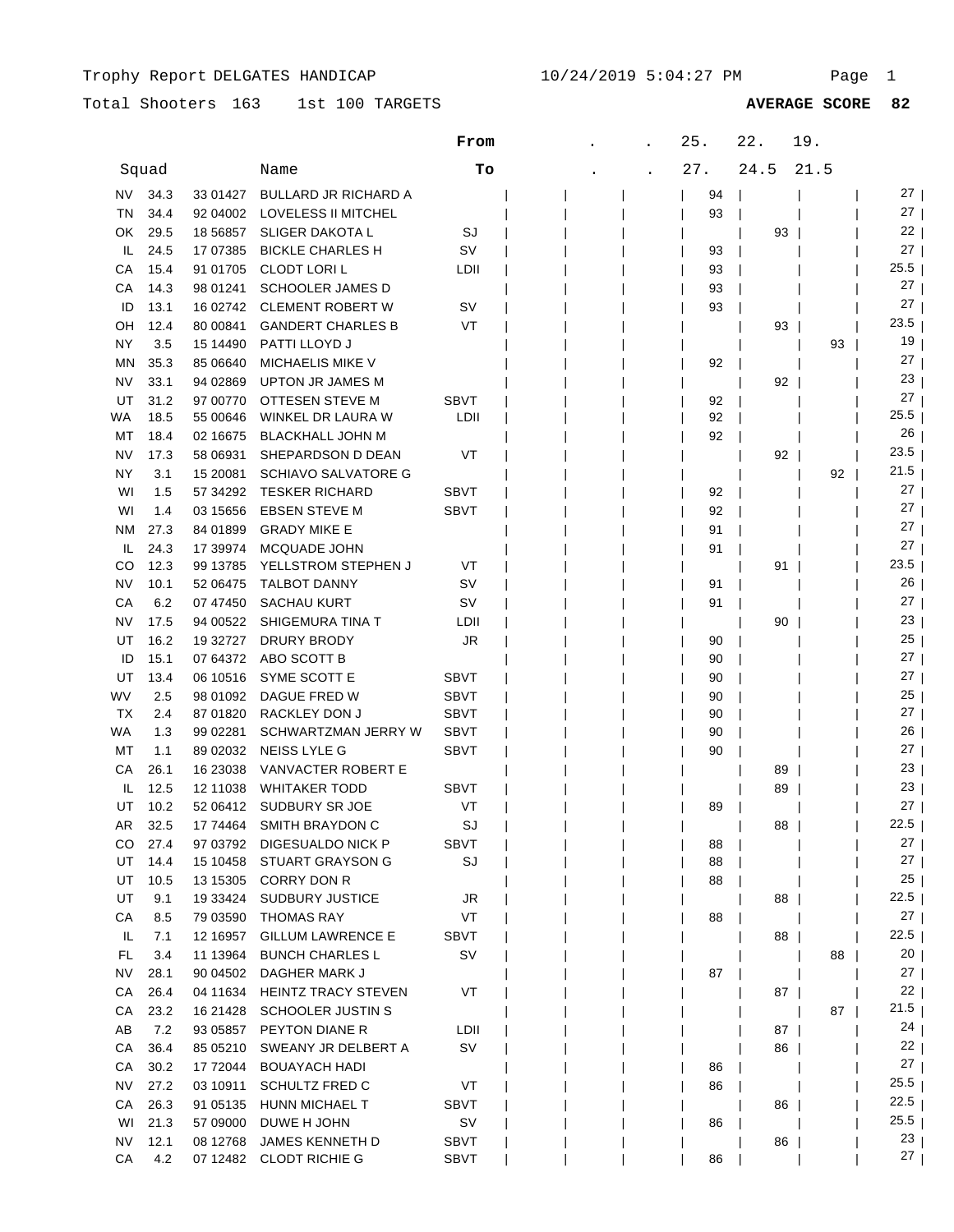## Total Shooters 163 1st 100 TARGETS **AVERAGE SCORE 82**

|                 |            |                       |                                              | From        |  | 25.      | 22.  | 19.  |                   |
|-----------------|------------|-----------------------|----------------------------------------------|-------------|--|----------|------|------|-------------------|
|                 | Squad      |                       | Name                                         | Tо          |  | 27.      | 24.5 | 21.5 |                   |
| СA              | 34.2       | 90 01188              | SMITH STEVEN R                               | VT          |  | 85       |      |      | $27 \mid$         |
| СA              | 30.4       | 12 10959              | <b>SLINKER JON J</b>                         |             |  | 85       |      |      | $27 \mid$         |
| СA              | 30.1       | 07 66035              | <b>ADJIAN GREG</b>                           | <b>SBVT</b> |  | 85       |      |      | $27 \mid$         |
| <b>NV</b>       | 29.2       | 19 31 375             | SONGPHANICH SUKIT                            |             |  |          | 85   |      | 23                |
| WY              | 23.1       | 16 27 264             | <b>IDEEN DANA R</b>                          | VT          |  |          |      | 85   | 20.5              |
| СA              | 20.1       | 02 11733              | HASTINGS WALT V                              | VT          |  | 85       |      |      | 26                |
| MI              | 18.3       | 27 14626              | OSBORN JOHN G                                |             |  |          | 85   |      | 24                |
| UT              | 18.1       | 90 03372              | <b>HUTCHINGS KENNETH L</b>                   |             |  |          | 85   |      | 23                |
| WY              | 13.2       | 13 13 425             | <b>TOMLIN BOB</b>                            | SBVT        |  | 85       |      |      | 27                |
| WV              | 2.3        | 05 14626              | <b>JACKSON CHARLES W</b>                     | VT          |  | 85       |      |      | 26.5              |
| AZ              | 2.1        | 36 01628              | <b>COPSEY JIM</b>                            | VT          |  | 85       |      |      | 27                |
| <b>ND</b>       | 35.5       | 81 05350              | KAFFAR TIMOTHY J                             | <b>SBVT</b> |  | 84       |      |      | 26                |
| WY              | 35.2       | 31 08389              | WILLIAMS JEFF H                              |             |  | 84       |      |      | 25.5              |
| <b>NV</b>       | 31.1       | 79 00480              | <b>HANLEY JOE E</b>                          |             |  | 84       |      |      | 25                |
| СA              | 30.5       | 16 27552              | AZZI JULES                                   |             |  | 84       |      |      | 26                |
| ТX              | 24.4       | 51 09499              | LONG CHARLES W                               | SV          |  | 84       |      |      | 26                |
| СA              | 21.2       | 80 00712              | <b>LARKIN VICKIE L</b>                       | LDII        |  | 84       |      |      | 26                |
| HI              | 17.1       | 83 00664              | ANIYA WARREN M                               | SV          |  |          | 84   |      | 24                |
| AZ              | 14.2       | 05 10400              | <b>HOLDEN GREG E</b>                         | VT          |  | 84       |      |      | 27                |
| СA              | 11.2       | 18 53320              | <b>DUITSMAN EDWARD E</b>                     |             |  |          |      | 84   | 19<br>26          |
| AB              | 8.1        | 93 05855              | PEYTON ART F                                 | VT          |  | 84       |      |      | 23                |
| IL<br>AZ        | 7.4        | 13 13 075<br>04 07564 | <b>FESTER THOMAS</b><br><b>SHARP JAMES R</b> | sv          |  |          | 84   |      | 27                |
| ΜN              | 6.1<br>5.3 | 28 11128              | PETERSON CURTIS                              | VT          |  | 84<br>84 |      |      | 27                |
| NV              | 33.2       | 04 10573              | WHITE JEFFREY L                              |             |  |          | 83   |      | 22.5              |
| <b>NV</b>       | 32.3       | 16 24 25 3            | SWAIN DELTON W                               | sv          |  |          |      | 83   | 21                |
| СA              | 26.2       | 17 74266              | LINDAHL CHUCK O                              | VT          |  |          | 83   |      | 22.5              |
| CA              | 24.2       | 82 01826              | <b>WOMACK DAVID</b>                          | VT          |  | 83       |      |      | 27 <sub>1</sub>   |
| <b>NM</b>       | 24.1       | 08 11 640             | <b>GRADY KIM C</b>                           | LDII        |  | 83       |      |      | 26.5              |
| MT              | 15.3       | 89 03964              | PATTERSON DAVID L                            |             |  | 83       |      |      | 26                |
| AZ              | 9.3        | 17 72938              | HARDMAN JOHN                                 |             |  |          | 83   |      | 23                |
| AZ              | 6.3        | 96 05286              | HENDERSON JOE H                              | sv          |  | 83       |      |      | 26.5              |
| WY              | 35.1       | 89 07026              | JONES DARRELL T                              | <b>SBVT</b> |  | 82       |      |      | 27                |
| СA              | 34.1       | 07 25594              | <b>HELLER JIMMY R</b>                        | VT          |  | 82       |      |      | 27                |
| NV              | 28.4       | 95 00730              | <b>MERCADANTE SAL F</b>                      | VT          |  | 82       |      |      | 27                |
| WA              | 23.4       | 99 15178              | <b>TALBOT CRAIG F</b>                        | VT          |  |          |      | 82   | $21 \mid$         |
| CA              | 22.1       | 86 02439              | ROBINSON JULIE A                             | LDII        |  | 82       |      |      | 25.5              |
| HI              | 19.3       |                       | 19 32770 BROOK TOBY                          |             |  |          |      | 82   | 20 <sub>1</sub>   |
| МT              | 15.5       | 84 06745              | PREESHL BRET O                               |             |  | 82       |      |      | $27 \mid$         |
| UT              | 14.5       | 17 71285              | <b>DESPAIN BRETT B</b>                       | <b>SBVT</b> |  | 82       |      |      | $27 \mid$         |
| WY              | 13.5       | 78 01578              | KELLY JOHN E                                 | VT          |  | 82       |      |      | $27 \mid$         |
| <b>NV</b>       | 9.2        | 86 06565              | <b>ADAMS RICHARD E</b>                       | SBVT        |  |          | 82   |      | 23                |
| <b>NE</b>       | 36.2       | 18 57130              | PIERSON MITCHELL A                           | JR          |  |          | $81$ |      | $24$              |
| CO              | 27.5       | 14 19549              | DIGESUALDO SANDY D                           | LDII        |  | 81       |      |      | 25.5              |
| <b>NV</b>       | 25.1       | 96 03620              | <b>HARMS JERRY E</b>                         | SV          |  | 81       |      |      | $27 \mid$         |
| WY              | 23.5       | 16 27 265             | <b>IDEEN KIMBERLY K</b>                      | LDI         |  |          | 81   |      | 22                |
| MT              | 22.4       | 79 06178              | LEITGEB ALLEN J                              | SV          |  | 81       |      |      | 26                |
| CA              | 20.3       | 81 01 648             | EICHLER JR JAMES R                           |             |  | 81       |      |      | $25.5$            |
| CA              | 16.1       | 15 13665              | SANDBORG BILL                                | SBVT        |  |          | 81   |      | 23                |
| MT              | 15.2       | 92 06147              | SORLIE LYNN D                                |             |  | 81       |      |      | 26.5<br>$27 \mid$ |
| UT              | 14.1       | 95 02699              | STREET BOBBY G                               |             |  | 81       |      |      | 27 <sub>1</sub>   |
| <b>OR</b><br>PA | 6.5<br>5.5 | 07 09528<br>87 05211  | BROWN LONNY D<br>WHITE JOHN C                | <b>SV</b>   |  | 81<br>81 |      |      | $25.5$            |
|                 |            |                       |                                              |             |  |          |      |      |                   |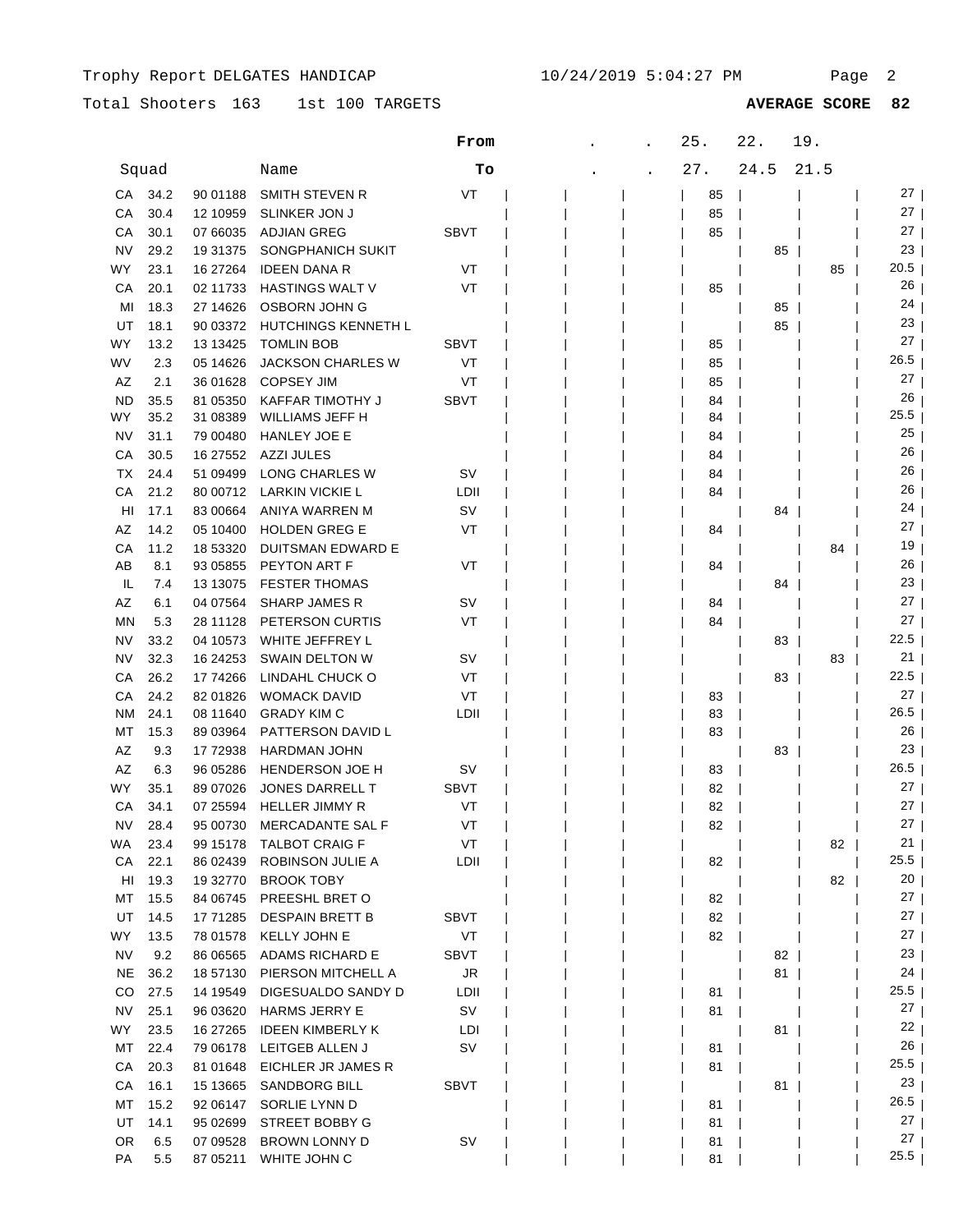# Total Shooters 163 1st 100 TARGETS

### 1st 100 TARGETS **AVERAGE SCORE 82**

|           |       |           |                          | From        | 25. | 22.  | 19.  |                 |  |
|-----------|-------|-----------|--------------------------|-------------|-----|------|------|-----------------|--|
|           | Squad |           | Name                     | Tо          | 27. | 24.5 | 21.5 |                 |  |
| NV        | 37.3  | 16 28032  | ORME WAYNE L             | SV          |     |      | 80   | 20 <sub>1</sub> |  |
| OН        | 36.1  | 95 04470  | <b>BERRIER RONALD E</b>  | <b>SV</b>   |     | 80   |      | 24.5            |  |
| МT        | 31.4  | 91 00165  | <b>GARRIGUS JACKIE L</b> | LDII        |     | 80   |      | 24.5            |  |
| NV        | 28.5  | 03 15011  | DANIELS WILLIAM F        |             | 80  |      |      | 27              |  |
| <b>NV</b> | 28.3  | 94 04 682 | DELFANTE TRACY L         | SBVT        | 80  |      |      | 26              |  |
| СA        | 22.3  | 95 03693  | <b>HUGHES KYM L</b>      | LDI         | 80  |      |      | 27              |  |
| NV        | 20.2  | 14 10381  | <b>EVAL JACOB E</b>      | <b>JRG</b>  | 80  |      |      | 27              |  |
| <b>NV</b> | 10.3  | 06 10060  | ROBERTS RUSSELL          | <b>SBVT</b> | 80  |      |      | 26.5            |  |
| SD        | 9.4   | 78 11088  | <b>JORGENSEN GLEN A</b>  |             |     |      | 80   | 21.5            |  |
| CO        | 4.3   | 18 50771  | <b>WESTFALL KADEN</b>    | JR          | 80  |      |      | 27              |  |
| NV        | 37.4  | 12 10084  | SHEPARDSON LINDA J       | LDII        |     |      | 79   | 19              |  |
| OH        | 36.3  | 03 11868  | DEAN SARA M              | LD1         |     | 79   |      | 22              |  |
| CА        | 32.4  | 19 35 204 | <b>TARAKCHIAN MINAS</b>  |             |     |      | 79   | 20              |  |
| NV        | 29.1  | 08 16059  | <b>MARTIN LYNN E</b>     | LDII        |     | 79   |      | 23.5            |  |
| ΑZ        | 5.4   | 28 14078  | THOMPSON WAYNE A         | sv          | 79  |      |      | 27              |  |
| NV        | 5.2   | 93 05894  | <b>ROSS WESTON T</b>     | VT          | 79  |      |      | 26              |  |
| CА        | 20.5  | 01 11288  | <b>MCGARR RONALD P</b>   |             | 78  |      |      | 27              |  |
| NJ        | 16.4  | 80 00301  | SISSANO JOE              | sv          | 78  |      |      | 25.5            |  |
| MI        | 7.3   | 79 11973  | WAGNER JACK A            | VT          |     | 78   |      | 24              |  |
| NV        | 32.2  | 19 33174  | <b>CLAWSON ROBERT L</b>  | sv          |     |      | 77   | 20              |  |
| СA        | 22.2  | 92 00530  | ERWIN KEVIN P            | sv          | 77  |      |      | 26.5            |  |
| NV        | 21.4  | 80 01771  | SMITH LAWRENCE S         | sv          | 77  |      |      | 25              |  |
| CO        | 8.3   | 86 06012  | EFFINGER IRVIN F         | VT          | 77  |      |      | $27 \mid$       |  |
| WV        | 3.3   | 13 16402  | <b>JACKSON TAMMY G</b>   | LDII        |     |      | 77   | 19.5            |  |
| AZ        | 25.4  | 07 53 643 | <b>THOMAS DARVIN</b>     | VT          | 76  |      |      | 26              |  |
| СA        | 21.1  | 80 00711  | LARKIN THOMAS W          | sv          | 75  |      |      | $27 \mid$       |  |
| <b>NV</b> | 18.2  | 17 70535  | <b>HAMMONDS DEAN</b>     | sv          |     | 75   |      | 23              |  |
| HI        | 17.4  | 13 10 818 | AKIONA SIDNEY J          | <b>SBVT</b> |     | 75   |      | 23.5            |  |
| FL        | 16.3  | 08 10577  | <b>LARSEN PATRICK W</b>  |             |     | 75   |      | 23              |  |
| МT        | 8.4   | 02 12081  | <b>VOGEL DANIEL J</b>    | VT          | 75  |      |      | ا 26            |  |
| FL        | 37.1  | 35 00550  | <b>FLAYDERMAN RUTH</b>   | LDII        |     |      | 74   | 21.5            |  |
| <b>NV</b> | 21.5  | 05 17247  | PROCKISH DAN J           | sv          | 74  |      |      | 26.5            |  |
| 0R        | 16.5  | 90 06078  | PORTZ ED J               | sv          |     | 74   |      | 23.5            |  |
| FL        | 37.5  | 99 11 645 | <b>KEIM PAULA M</b>      | LDII        |     |      | 73   | 20              |  |
| СA        | 34.5  | 87 06734  | DILLARD JOE E            | SV          | 73  |      |      | 27              |  |
| IL.       | 23.3  | 92 02986  | <b>NUTT GREG L</b>       |             |     |      | 73   | 21.5            |  |
| МT        | 17.2  | 31 01280  | <b>BROSTEN JERRY</b>     | VT          |     | 73   |      | 23.5            |  |
| WY.       | 35.4  | 93 05 682 | <b>JOHNSON BODIE R</b>   |             | 72  |      |      | 27              |  |
| NV.       | 10.4  | 52 04 261 | <b>MARCHESI GEORGE M</b> | <b>SV</b>   | 72  |      |      | 26.5            |  |
| UT        | 8.2   | 41 02940  | EPP GAEL D               | sv          | 72  |      |      | 27              |  |
| WY        | 1.2   | 81 01925  | SMITH EDWIN K            | sv          | 72  |      |      | 25              |  |
| CO        | 12.2  | 12 16509  | <b>WILLOUGHBY ANN</b>    | LDII        |     |      | 71   | $21 \mid$       |  |
| PA        | 11.4  | 12 10274  | DILORETO STEPHEN J       |             |     |      | 70   | $20$            |  |
| <b>NV</b> | 11.3  | 19 35 336 | ELLIOTT ETHAN L          | JR          |     |      | 70   | 21              |  |
| МA        | 27.1  | 99 11984  | PAPPAS JACOB J           |             | 69  |      |      | 27 <sub>1</sub> |  |
| AZ        | 11.5  | 10 10 453 | WACHTEL W ANDREW         | <b>SBVT</b> |     |      | 69   | 19.5 $\vert$    |  |
| MI        | 7.5   | 95 03337  | <b>SCHULTZ DAVE H</b>    | <b>SV</b>   |     | 69   |      | 23 <sub>1</sub> |  |
| MD        | 4.4   | 15 10425  | BROWN JAMAAL C           |             | 66  |      |      | 27 <sub>1</sub> |  |
| МT        | 9.5   | 05 11299  | <b>BLAKE RICK</b>        |             |     |      | 64   | 21              |  |
| NV.       | 3.2   | 06 19875  | ADAMS MARY ELLEN         | LDII        |     |      | 62   | 19 <sub>1</sub> |  |
| UT        | 31.5  | 13 16 389 | <b>HILTON MIKE J</b>     | VT          | 61  |      |      | 25 <sub>1</sub> |  |
| UT        | 29.4  | 04 14727  | <b>TAYLOR DAVID G</b>    |             |     | 58   |      | 23 <sub>1</sub> |  |
| WA        | 25.3  | 95 05171  | <b>OLSON ERIC</b>        | VT          | 58  |      |      | 27 <sub>1</sub> |  |